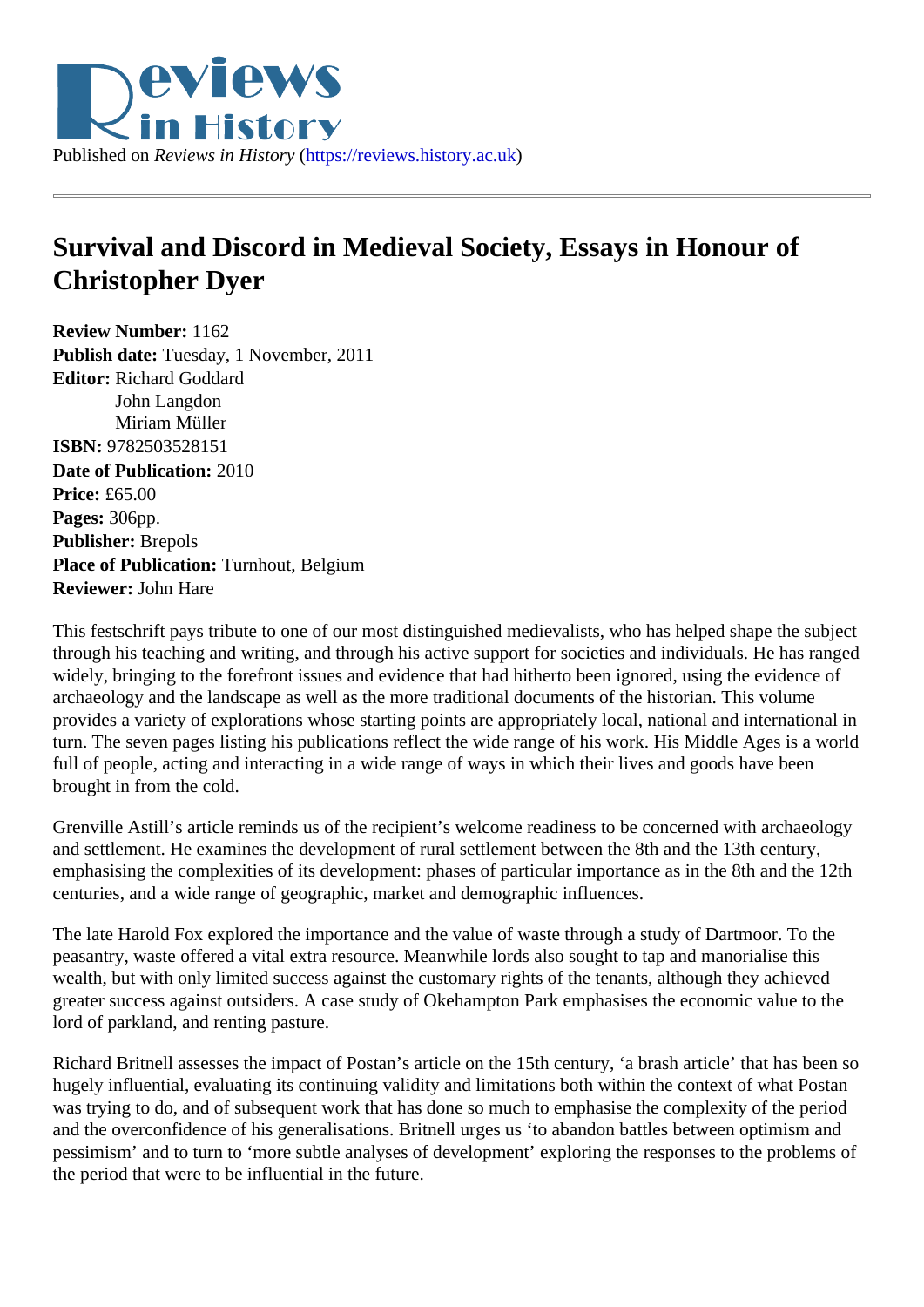The treatment of towns is restricted to the great, Winchester, Nottingham and Chester rather than the small towns which the recipient has done so much to establish as worthy of our attention. Richard Goddard examines the work of the late medieval borough courts with their predominance of debt cases, focussing on Nottingham and Winchester. In so far as debt cases provide a measure of economic activities, this emphasises the activity of the economy in the later 14th century and the difficulties of the economy from the 1420s. But while this is enough to emphasise that the economy 'ebbed and flowed', the paucity of Winchester's documentation after 1433 poses considerable difficulties. How far had it seen recovery in the 1430s and 1440s? How long was the recession? As suggested here, the recovery may have resulted from declining role of courts or record keeping.

Jane Laughton's study of the regional capital of Chester shows the detailed painstaking attempts to impose law and order, but with limited success. Below the formalities of the structure of urban government, the citizens were heavily involved in the attempted maintenance of the peace through the provision of sureties or bonds and arbitration. James Masschaele shows how the national legal system of assizes, gaol deliveries and peace sessions served to connect town and countryside. With the large number of jurors required to attend from the countryside it would not merely have been a point of contact, but, as several hundred visitors might be expected to come, would be good for business and trade.

Robert Swanson continues his treatment of tithes and other spiritualities, the economic demands of the church, examining three parishes in the Peak district of Derbyshire. He emphasises the need to avoid ignoring spiritual revenues and especially tithes, despite the rarity of the sources. Here his accounts are for 1400–1 and 1537–8, supplemented by the chapter act books, with the tithes being leased to a variety of men including nobility, gentry and some merchants.

John Langdon examines the wage rate in the building industry and royal castles where so much of our evidence lies, exploring the problem of wage rates and their stickiness: the tendency to become fixed at a certain level. He emphasises the way that the additional family labour of children and women could be used as a modifier of wages, and highlights the difficulties in raising a workforce 1270s and 1280s, to add to the better known and more dramatic labour shortage after the Black Death

A group of articles explore aspects of the relationship between individual peasants, their community and their lord. Philipp Schofield examines the role of trespass legislation in the manor courts, and how central court law may have been moulded and utilised by the manorial courts and as a product of peasant activity. Matthew Tomkins examines the process of leasing on a Buckinghamshire clayland manor and the collective role of the village community. Here the demesne was leased particularly early, in 1320, and this communal lease remained for the next five centuries. It showed a mixture of collectivism and individualism. The lease was collective and by probably the 15th century the tenants had converted most of the demesne into a common pasture, and were prepared to stand up and fight the lord (New College, Oxford). But at the same time the individual interests of the tenants were crucial and the pasture land held by the demesne tenants were only open to a small proportion of the village tenantry. The fight against New College was a struggle in support of individual enterprise, but by the 16th century many of the tenants lived outside the village and sublet. The 14<sup>th</sup>-century community of the village had rotted away. Chris Briggs examines the critical role of the peasant elite in acting as reeves or officials for the lord: they could benefit from the role, and for the lord they had the advantage of knowing the local conditions and issues. Essentially they acted as an intermediary between the lord and his tenantry and, before the Black Death, the system seemed to work on the manors examined, according to the court presentments: at least there was a common interest between reeve and community. But on the evidence of Great Eversden and a series of presentments, there may have been growing difficulties with their bailiffs in the later 14th century, raising the question of whether such difficulties may have been a factor in generating the leasing of the demesnes.

Jean Birrel, in her essay on Alrewas, provides a further example of early 14th-century conflict between lord and community over the terms of their landholding, suggesting that the 1341 custumal should be seen not as